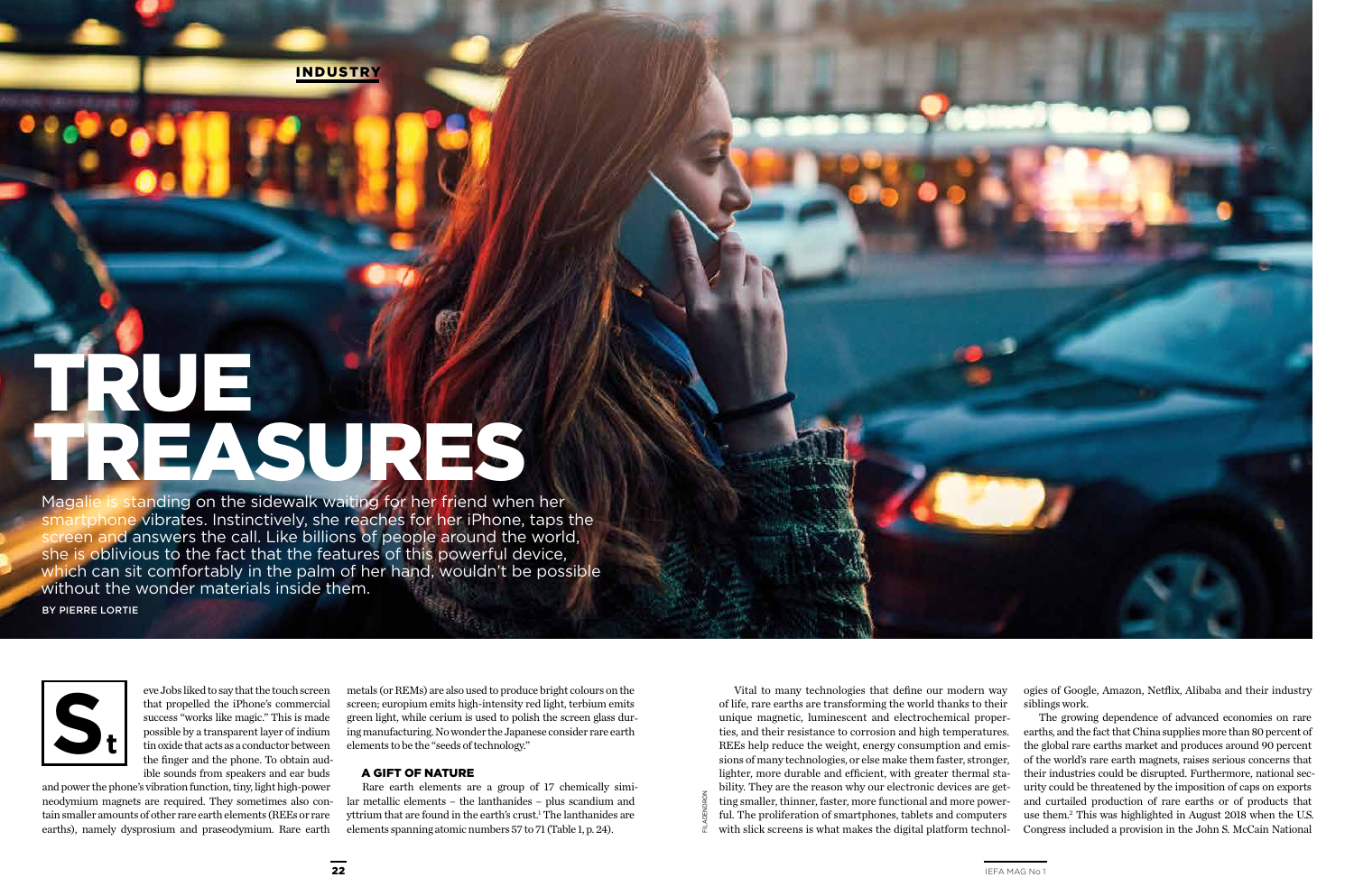### INDUSTRY

# REEs are the reason why our electronic devices are getting smaller, thinner, faster, more functional and more powerful.

#### FROM "GREEN" TO "GREENER" **TECHNOLOGIES**

Defense Authorization Act that expressly prevents the U.S. military from purchasing rare earth magnets from China. Another event that illustrates the critical importance of rare earths and their compounds for advanced economies occurred in September 2018, when they were removed from the list of Chinese imports on which the Trump administration planned to impose tariffs – one of the very few items about which it had second thoughts.

Rare earths are vital to the technologies that define modern economies. The magnetic elements used to produce the strongest magnets are the main market driver as they are necessary for both small and powerful applications.

Examples of small applications include smartphones, hearing aids, cameras, mini- and micro-motors for medical and diagnostic instruments, gauges in cars and other vehicles. Because these devices are so small, only rare earth magnets can be used.

At the other end of the spectrum, rare earth magnets are used in the more powerful wind turbines, where they reduce the size and weight of the generators by up to 30 percent compared to other designs. Leading manufacturers have taken advantage of the unique properties of these magnets to produce direct-drive wind mills that allow electricity to be generated at slower wind speeds.

Rare earth magnet demand is also driven by the growing popularity of electric vehicles. Their attractiveness stems from the fact that using them significantly reduces the overall weight and volume of the power system for a given output torque, resulting in higher torque density, very quiet operation and limited maintenance requirements. The power system can also recover more kinetic energy during braking, resulting in a vehicle with a smaller and lighter battery and a range increase of up to 15 percent.

In another application for earth magnets, the strength and homogeneity of their magnetic field makes "open" magnetic resonance imaging (MRI) possible, thereby eliminating traditional "closed" cylindrical MRI, a claustrophobic experience for radiology patients.

#### SHORTAGES ON THE HORIZON

The long-term availability of critical rare earth elements in sufficient quantities to meet growing demand is a major concern. Despite its dominant position as a supplier, China's reserves are estimated at about 35 percent of the world's exploitable reserves, meaning that country is rapidly depleting its economically accessible rare earth reserves. Already, it has begun importing some rare earth oxides for which its domestic production is now insufficient. The partial acquisition of the former Molycorp mine in the United States by Shenghe

Resources was motivated by its need to import ore to process in its Chinese facilities.

Concerns about supply stability are accentuated by China's policy of retaining about 70 percent of its rare earth production for domestic use and taking advantage of its abundant resources and strong processing capacity to establish important and globally competitive industries. For example, over 40 percent of wind power installations in China are of the more efficient rare earth magnet type. By comparison, less than 1 percent of wind power generators in North America use permanent magnets, with Europe having a slightly higher percentage. The smartphone industry is another example: in the third quarter of 2018, Chinese companies accounted for more than 43 percent of the 355.2 million smartphones shipped worldwide.

## AN OPPORTUNITY FOR CANADA

The Canadian government considers REEs to be "critical to Canada's economy" and stated that we are "poised to capitalize on extracting the mineral." For its part, the House of Commons observed that Canada is "endowed with world-class rare earths deposits" that represent about "40 percent of the world's known REE reserves" and that the "geology is rich in the heavy rare earth elements, those that are forecasted to be in deficit in the near future." 3 This is a very important point. The relative abundance of rare earth elements varies considerably. The chemically more incompatible light rare earth elements are more abundant than the elements with larger atomic numbers. Because of their thermal stability and magnetic properties, the elements in burgeoning demand are the less abundant heavy rare earth elements; hence, they tend to be significantly more valuable.

# **Table 2: The Ubiquitous Use of Rare Earth Elements\***

| <b>Heavy Rare Earths</b><br>(less abundant) | <b>Major End Use</b>                                                                                                                                                                                                        | <b>Light Rare Earths</b><br>(more abundant) | <b>Major End Use</b>                                                |
|---------------------------------------------|-----------------------------------------------------------------------------------------------------------------------------------------------------------------------------------------------------------------------------|---------------------------------------------|---------------------------------------------------------------------|
| Yttrium**                                   | Red colour, fluorescent, lamps,<br>ceramics, metal alloy agent                                                                                                                                                              | Lanthanum                                   | Auto catalyst, petroleum refining,<br>hydrogen alloys for batteries |
| Gadolinium                                  | Permanent magnets, MRIs                                                                                                                                                                                                     | Cerium                                      | Auto catalyst, petroleum refining,<br>metal alloys, glass polishing |
| Terbium                                     | Phosphors, permanent magnets                                                                                                                                                                                                | Praseodymium                                | Permanent magnets                                                   |
| Dysprosium                                  | Permanent magnets, lasers                                                                                                                                                                                                   | Neodymium                                   | Permanent magnets, auto catalyst,<br>petroleum refining.            |
| Holmium                                     | Glass colouring, lasers                                                                                                                                                                                                     | Samarium                                    | Permanent magnets                                                   |
| Erbium                                      | Phosphors, fiber optics, green colour                                                                                                                                                                                       | Europium                                    | Red colour for television and<br>computer screens                   |
| Thulium                                     | Medical x-ray units                                                                                                                                                                                                         |                                             |                                                                     |
| Ytterbium                                   | Lasers, steel alloys                                                                                                                                                                                                        |                                             |                                                                     |
| Lutetium                                    | Catalysts in petroleum refining                                                                                                                                                                                             |                                             |                                                                     |
|                                             | * The lanthanides are commonly divided according to their atomic number into light (LREE) (57-63) and heavy (HREE) elements (64-71)<br>** Yttrium is classified as a heavy rare earth although it is not in the lanthanides |                                             |                                                                     |

| <b>Table 1: Rare Earth Elements</b> |                                    |        |                         |                              |
|-------------------------------------|------------------------------------|--------|-------------------------|------------------------------|
|                                     | <b>Element</b>                     | Symbol | <b>Atomic</b><br>number | <b>Melting</b><br>point (°C) |
|                                     | Lanthanum                          | La     | 57                      | 918                          |
|                                     | Cerium                             | Ce     | 58                      | 798                          |
|                                     | Praseodymium                       | Pr     | 59                      | 931                          |
|                                     | Neodymium                          | Nd     | 60                      | 1021                         |
|                                     | Promethium                         | Pm     | 61                      | 1042                         |
|                                     | Samarium                           | Sm     | 62                      | 1074                         |
|                                     | Europium                           | Eu     | 63                      | 822                          |
|                                     | Gadolinium                         | Gd     | 64                      | 1313                         |
|                                     | Terbium                            | Tb     | 65                      | 1356                         |
|                                     | Dysprosium                         | Dy     | 66                      | 1412                         |
|                                     | Holmium                            | Ho     | 67                      | 1474                         |
|                                     | Erbium                             | Er     | 68                      | 1529                         |
|                                     | Thulium                            | Tm     | 69                      | 1545                         |
|                                     | Ytterbium                          | Yb     | 70                      | 819                          |
|                                     | Lutetium                           | Lu     | 71                      | 1663                         |
|                                     | Scandium                           | Sc     | 21                      | 1541                         |
|                                     | Yttrium                            | Y      | 39                      | 1522                         |
|                                     | Sources: British Geological Survey |        |                         |                              |

ANTOINE2K